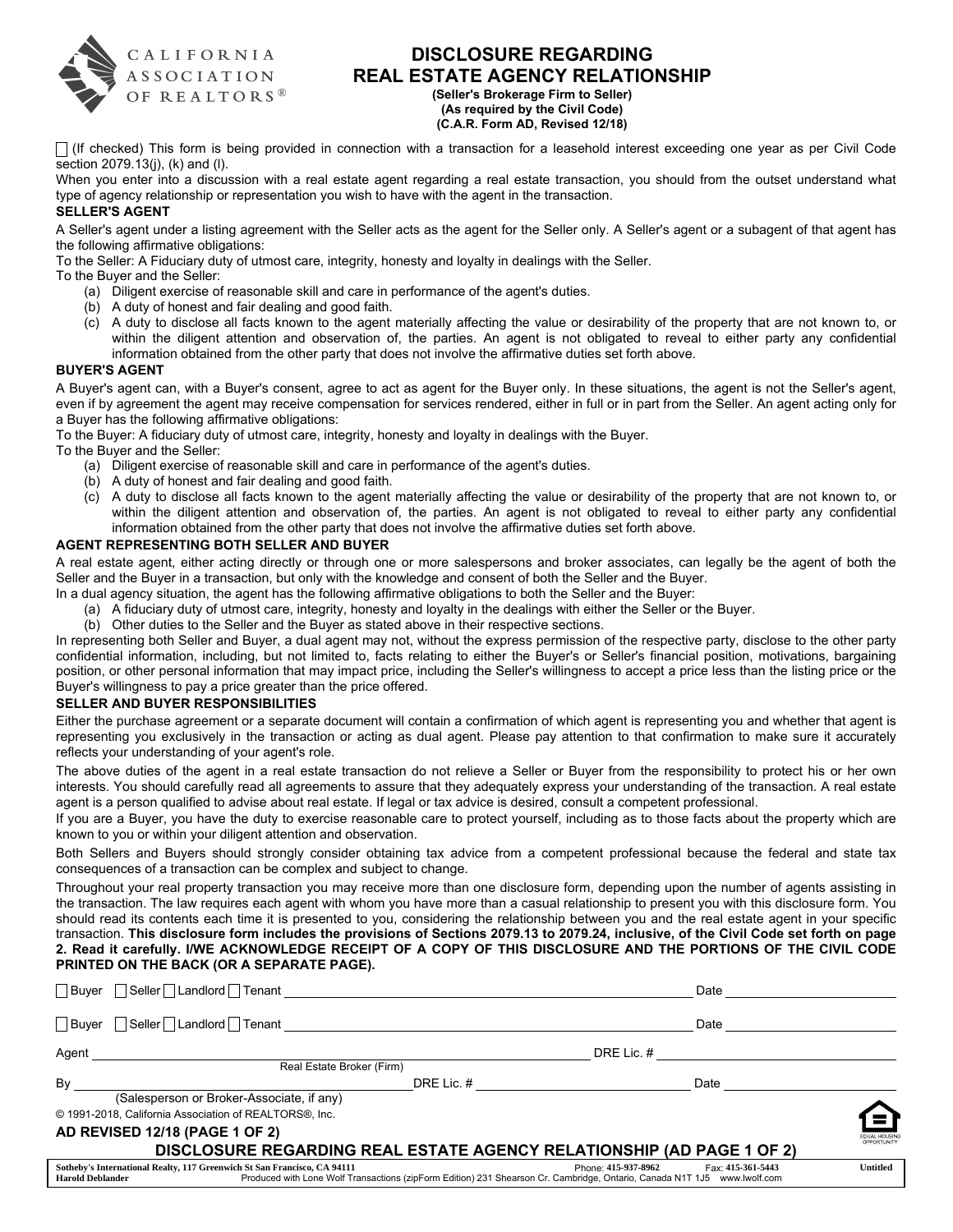## CIVIL CODE SECTIONS 2079.13 ‒ 2079.24 (2079.16 APPEARS ON THE FRONT)

2079.13. As used in Sections 2079.7 and 2079.14 to 2079.24, inclusive, the following terms have the following meanings: (a) "Agent" means a person acting under provisions of Title 9 (commencing with Section 2295) in a real property transaction, and includes a person who is licensed as a real estate broker under Chapter 3 (commencing with Section 10130) of Part 1 of Division 4 of the Business and Professions Code, and under whose license a listing is executed or an offer to purchase is obtained. The agent in the real property transaction bears responsibility for that agent's salespersons or broker associates who perform as agents of the agent. When a salesperson or broker associate owes a duty to any principal, or to any buyer or seller who is not a principal, in a real property transaction, that duty is equivalent to the duty owed to that party by the broker for whom the salesperson or broker associate functions. (b) "Buyer" means a transferee in a real property transaction, and includes a person who executes an offer to purchase real property from a seller through an agent, or who seeks the services of an agent in more than a casual, transitory, or preliminary manner, with the object of entering into a real property transaction. "Buyer" includes vendee or lessee of real property. (c) "Commercial real property" means all real property in the state, except (1) single-family residential real property, (2) dwelling units made subject to Chapter 2 (commencing with Section 1940) of Title 5, (3) a mobilehome, as defined in Section 798.3, (4) vacant land, or (5) a recreational vehicle, as defined in Section 799.29. (d) "Dual agent" means an agent acting, either directly or through a salesperson or broker associate, as agent for both the seller and the buyer in a real property transaction. (e) "Listing agreement" means a written contract between a seller of real property and an agent, by which the agent has been authorized to sell the real property or to find or obtain a buyer, including rendering other services for which a real estate license is required to the seller pursuant to the terms of the agreement. (f) "Seller's agent" means a person who has obtained a listing of real property to act as an agent for compensation.(g) "Listing price" is the amount expressed in dollars specified in the listing for which the seller is willing to sell the real property through the seller's agent. (h) "Offering price" is the amount expressed in dollars specified in an offer to purchase for which the buyer is willing to buy the real property. (i) "Offer to purchase" means a written contract executed by a buyer acting through a buyer's agent that becomes the contract for the sale of the real property upon acceptance by the seller. (j) "Real property" means any estate specified by subdivision (1) or (2) of Section 761 in property, and includes (1) single-family residential property, (2) multiunit residential property with more than four dwelling units, (3) commercial real property, (4) vacant land, (5) a ground lease coupled with improvements, or (6) a manufactured home as defined in Section 18007 of the Health and Safety Code, or a mobilehome as defined in Section 18008 of the Health and Safety Code, when offered for sale or sold through an agent pursuant to the authority contained in Section 10131.6 of the Business and Professions Code. (k) "Real property transaction" means a transaction for the sale of real property in which an agent is retained by a buyer, seller, or both a buyer and seller to act in that transaction, and includes a listing or an offer to purchase. (I) "Sell," "sale," or "sold" refers to a transaction for the transfer of real property from the seller to the buyer and includes exchanges of real property between the seller and buyer, transactions for the creation of a real property sales contract within the meaning of Section 2985, and transactions for the creation of a leasehold exceeding one year's duration. (m) "Seller" means the transferor in a real property transaction and includes an owner who lists real property with an agent, whether or not a transfer results, or who receives an offer to purchase real property of which he or she is the owner from an agent on behalf of another. "Seller" includes both a vendor and a lessor of real property. (n) "Buyer's agent" means an agent who represents a buyer in a real property transaction.

2079.14. A seller's agent and buyer's agent shall provide the seller and buyer in a real property transaction with a copy of the disclosure form specified in Section 2079.16, and shall obtain a signed acknowledgment of receipt from that seller and buyer, except as provided in Section 2079.15, as follows: (a) The seller's agent, if any, shall provide the disclosure form to the seller prior to entering into the listing agreement. (b) The buyer's agent shall provide the disclosure form to the buyer as soon as practicable prior to execution of the buyer's offer to purchase. If the offer to purchase is not prepared by the buyer's agent, the buyer's agent shall present the disclosure form to the buyer not later than the next business day after receiving the offer to purchase from the buyer.

2079.15. In any circumstance in which the seller or buyer refuses to sign an acknowledgment of receipt pursuant to Section 2079.14, the agent shall set forth, sign, and date a written declaration of the facts of the refusal.

2079.16 Reproduced on Page 1 of this AD form.

2079.17(a) As soon as practicable, the buyer's agent shall disclose to the buyer and seller whether the agent is acting in the real property transaction as the buyer's agent, or as a dual agent representing both the buyer and the seller. This relationship shall be confirmed in the contract to purchase and sell real property or in a separate writing executed or acknowledged by the seller, the buyer, and the buyer's agent prior to or coincident with execution of that contract by the buyer and the seller, respectively. (b) As soon as practicable, the seller's agent shall disclose to the seller whether the seller's agent is acting in the real property transaction as the seller's agent, or as a dual agent representing both the buyer and seller. This relationship shall be confirmed in the contract to purchase and sell real property or in a separate writing executed or acknowledged by the seller and the seller's agent prior to or coincident with the execution of that contract by the seller. CONFIRMATION: The following agency relationships are confirmed for this transaction:

| Seller's Brokerage Firm DO NOT COMPLETE. SAMPLE ONLY                                                                                            | License Number |  |  |  |
|-------------------------------------------------------------------------------------------------------------------------------------------------|----------------|--|--|--|
| Is the broker of (check one): $\Box$ the seller; or $\Box$ both the buyer and seller. (dual agent)                                              |                |  |  |  |
| Seller's Agent DO NOT COMPLETE. SAMPLE ONLY                                                                                                     | License Number |  |  |  |
| Is (check one): $\Box$ the Seller's Agent. (salesperson or broker associate) $\Box$<br>both the Buyer's and Seller's Agent. (dual agent)        |                |  |  |  |
| Buyer's Brokerage Firm DO NOT COMPLETE. SAMPLE ONLY                                                                                             | License Number |  |  |  |
| Is the broker of (check one): $\Box$ the buyer; or $\Box$ both the buyer and seller. (dual agent)                                               |                |  |  |  |
| Buyer's Agent DO NOT COMPLETE. SAMPLE ONLY                                                                                                      | License Number |  |  |  |
| $\mathsf{R}$ (check one): $\Box$ the Ruver's Agent (salesperson or broker associate) $\Box$<br>hoth the Ruver's and Seller's Agent (dual agent) |                |  |  |  |

Is (check one): | | the Buyer's Agent. (salesperson or broker associate) | | both the Buyer's and Seller's Agent. (dual agent)

(d) The disclosures and confirmation required by this section shall be in addition to the disclosure required by Section 2079.14. An agent's duty to provide disclosure and confirmation of representation in this section may be performed by a real estate salesperson or broker associate affiliated with that broker. 2079.18 (Repealed pursuant to AB-1289)

2079.19 The payment of compensation or the obligation to pay compensation to an agent by the seller or buyer is not necessarily determinative of a particular agency relationship between an agent and the seller or buyer. A listing agent and a selling agent may agree to share any compensation or commission paid, or any right to any compensation or commission for which an obligation arises as the result of a real estate transaction, and the terms of any such agreement shall not necessarily be determinative of a particular relationship.

2079.20 Nothing in this article prevents an agent from selecting, as a condition of the agent's employment, a specific form of agency relationship not specifically prohibited by this article if the requirements of Section 2079.14 and Section 2079.17 are complied with.

2079.21 (a) A dual agent may not, without the express permission of the seller, disclose to the buyer any confidential information obtained from the seller. (b) A dual agent may not, without the express permission of the buyer, disclose to the seller any confidential information obtained from the buyer. (c) "Confidential information" means facts relating to the client's financial position, motivations, bargaining position, or other personal information that may impact price, such as the seller is willing to accept a price less than the listing price or the buyer is willing to pay a price greater than the price offered. (d) This section does not alter in any way the duty or responsibility of a dual agent to any principal with respect to confidential information other than price.

2079.22 Nothing in this article precludes a seller's agent from also being a buyer's agent. If a seller or buyer in a transaction chooses to not be represented by an agent, that does not, of itself, make that agent a dual agent.

2079.23 A contract between the principal and agent may be modified or altered to change the agency relationship at any time before the performance of the act which is the object of the agency with the written consent of the parties to the agency relationship.

2079.24 Nothing in this article shall be construed to either diminish the duty of disclosure owed buyers and sellers by agents and their associate licensees, subagents, and employees or to relieve agents and their associate licensees, subagents, and employees from liability for their conduct in connection with acts<br>governed by this article or for any breach of a fiduciary duty

© 1991-2018, California Association of REALTORS®, Inc.

THIS FORM HAS BEEN APPROVED BY THE CALIFORNIA ASSOCIATION OF REALTORS®. NO REPRESENTATION IS MADE AS TO THE LEGAL VALIDITY OR ACCURACY OF ANY PROVISION IN ANY SPECIFIC TRANSACTION. A REAL ESTATE BROKER IS THE PERSON QUALIFIED TO ADVISE ON REAL ESTATE TRANSACTIONS. IF YOU DESIRE LEGAL OR TAX ADVICE, CONSULT AN APPROPRIATE PROFESSIONAL.



Published and Distributed by:

REAL ESTATE BUSINESS SERVICES, LLC.

*a subsidiary of the California Association of REALTORS®*

525 South Virgil Avenue, Los Angeles, California 90020



AD REVISED 12/18 (PAGE 2 OF 2) DISCLOSURE REGARDING REAL ESTATE AGENCY RELATIONSHIP (AD PAGE 2 OF 2)

Produced with Lone Wolf Transactions (zipForm Edition) 231 Shearson Cr. Cambridge, Ontario, Canada N1T 1J5 www.lwolf.com **Untitled**